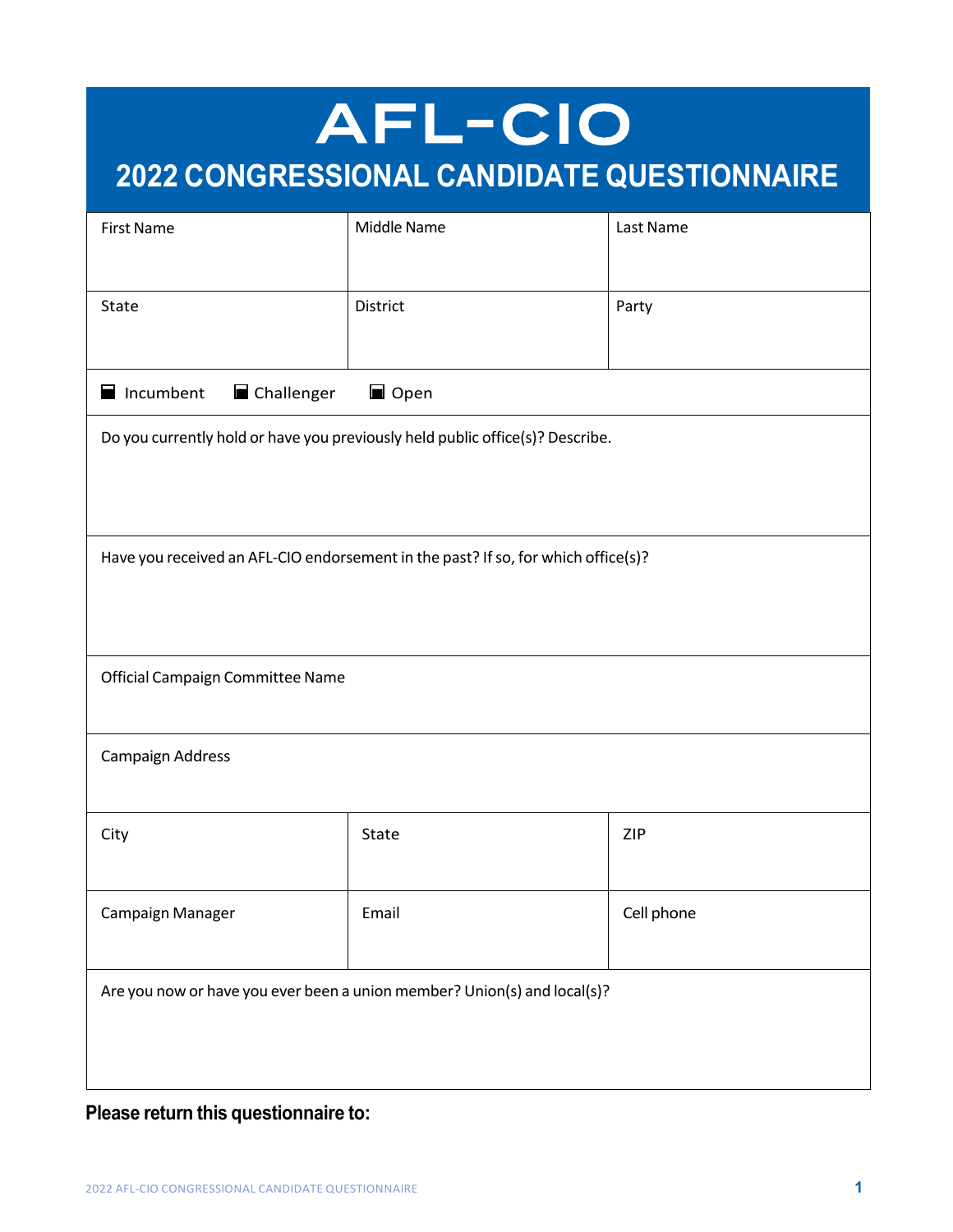# **REWRITING THE RULES OF THE ECONOMY TO BUILD A BETTER FUTURE FOR WORKERS**

**The policy choices we make today will determine whether working people share in the benefits of economic growth and technological progress.** As the AFL-CIO Commission on the Future of Work and Unions concluded, strengthening worker bargaining power is the key to ensuring that working people can claim our fair share of the wealth we help create. The four building blocks of worker bargaining power are collective bargaining and strong unions, full employment, strong worker protections and robust public investment. We also must rewrite the rules of the global economy and reform Wall Street.

Congress should pass the Protecting the Right to Organize (PRO) Act so that all working people have the **freedom to join together and negotiate with their employers for better wages and working conditions.** Research shows that falling union density has been a direct cause of rising economic inequality over the past five decades. Unions reduce inequality during times of high density by bringing workers within our ranks and by raising standards for nonunion workers as well. When unions are strong, they set wage standards for entire industries and occupations. They make wages more equal within occupations. They close pay gaps between White workers and workers of color. They bring living wages to low-wage jobs. They raise wages for women overall and in female-dominated occupations. Unionsturn bad jobsinto good jobs.

Yet for too long, employers have been able to violate the National Labor Relations Act (NLRA) with impunity, routinely denying workers their basic right to join with co-workers for fairness on the job. On March 9, 2021, the U.S. House passed the Protecting the Right to Organize (PRO) Act (H.R. 842) to guarantee that workers have the freedom to form unions and negotiate for better pay and working conditions under a modernized and strengthened NLRA. Sen. Patty Murray of Washington introduced a companion measure (S. 420) on Feb. 24, 2021.

In addition to imposing penalties on companies and individual corporate officers who violate the law, bringing the NLRA's remedies in line with other workplace laws, the PRO Act guarantees bargaining rights for employees who are misclassified as independent contractors and establishes a process for helping newly organized workers achieve a first contract. It also ends "right to work" laws and protects the right to engage in secondary picketing and to strike without being "permanently replaced," i.e., fired.

A bill to protect the freedom of public service workers—including teachers, firefighters and sanitation workers to join together in a union was introduced in the 116th Congress (H.R. 3463/S. 1970) and in the 117th Congress (H.R. 5727). In addition, the Firefighters and EMS Employer-Employee Cooperation Act (H.R. 2586/S. 2178), introduced in this Congress, would guarantee collective bargaining rights for public safety employees in every state.

- $>$  Would you co-sponsor and vote for the PRO Act in the 118th Congress?
- > Would you co-sponsor and vote for the Public Service Freedom to Negotiate Act in the 118th Congress?
- $>$  Would you co-sponsor and vote for the Firefighters and EMS Employer-Employee Cooperation Act in the 118th Congress?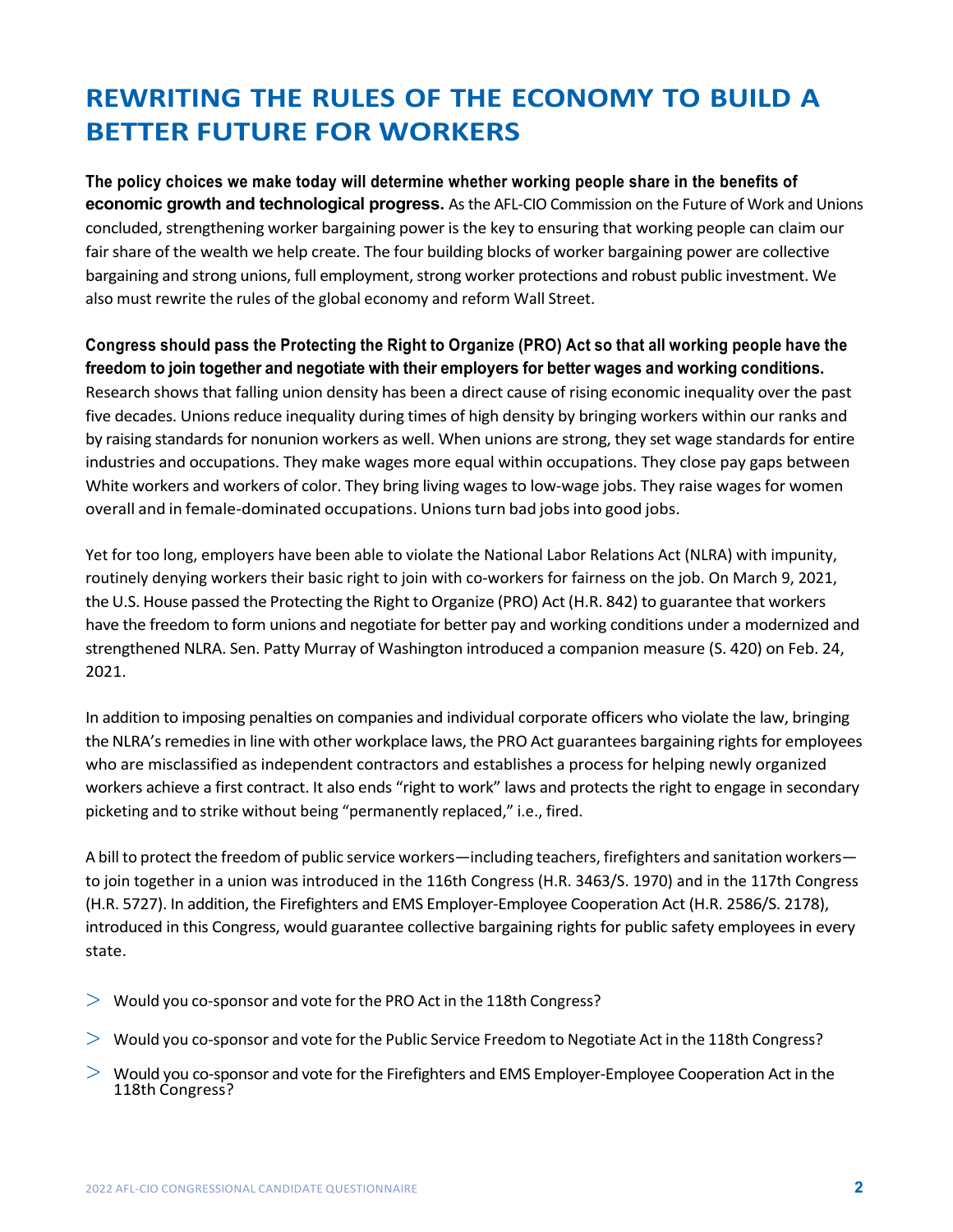**Another building block of worker bargaining power is "full employment," or tight labor markets that produce jobs for almost everyone who wants to work.** Full employment puts upward pressure on wages for all workers, and especially for workers of color. It makes it easier for workers to organize unions and for unions to grow and reach bargaining agreements. Full employment makes it easier for workers who lose their jobs to transition to other good jobs. Yet full employment does not just happen; it is a policy choice. It depends on the Federal Reserve, the institution that sets monetary policy, allowing unemployment to fall and wages to rise without deliberately slowing down the economy and putting people out of work in order to prevent unemployment from falling "too low" and wages from rising "too high."

Full employment also requires public investment that boosts demand and creates jobs. Yet America's infrastructure continuesto crumble, falling to 25th in the world, according to the Organization for Economic Cooperation and Development, costing millions of jobs and hindering economic growth.

- $>$  Would you advocate for nominees to the Federal Reserve Board of Governors who are committed to full employment—measured by real wages growing at least as fast as productivity?
- > Would you support President Biden's Build Back Better agenda, which includes the \$2 trillion "American Jobs Plan" to rebuild America'sinfrastructure and create good union jobs, and the \$1.8 trillion "American Families Plan" to invest in education, child care and paid leave?
- > Would you support efforts to expand "Buy America" coverage, eliminate waivers and exemptions, insist on a domestic supply chain for national defense production and strengthen local procurement standards?
- $>$  Would you fight for a national manufacturing policy based on public investment in new technologies, maximizing the advantage of our energy abundance, the domestic production of clean energy goods and an expectation of rising pay?
- $>$  Would you support and advocate for President Biden's proposal to make big corporations and the wealthy pay their fair share, so we can raise significant revenue and make the investments we need in infrastructure, education and well-paying jobs for working people?
- $>$  Would you support targeting federal workforce development funding for high-quality jobs and high-road employers?

**Congress should protect and strengthen worker protections.** The failure to update and strengthen worker protections, and to defend them from attack, has been a significant factor in the undermining of worker bargaining power and the lowering of working families' standard of living in recent decades.

- $>$  Would you support federal and state legislation to increase the minimum wage to \$15 per hour—with indexing and parity for tipped workers?
- $>$  Would you support federal and state legislation to guarantee overtime eligibility for all workers making less than  $$51,000$  per year?
- $>$  Prevailing wage laws, which have helped maintain wage standards and guarantee high-quality work on taxpayer-funded projects, have come under greater attack as corporate interests have increased their power in Congress. Would you oppose efforts to weaken or repeal the Davis-Bacon Act? Would you oppose efforts to weaken or repeal the Service Contract Act?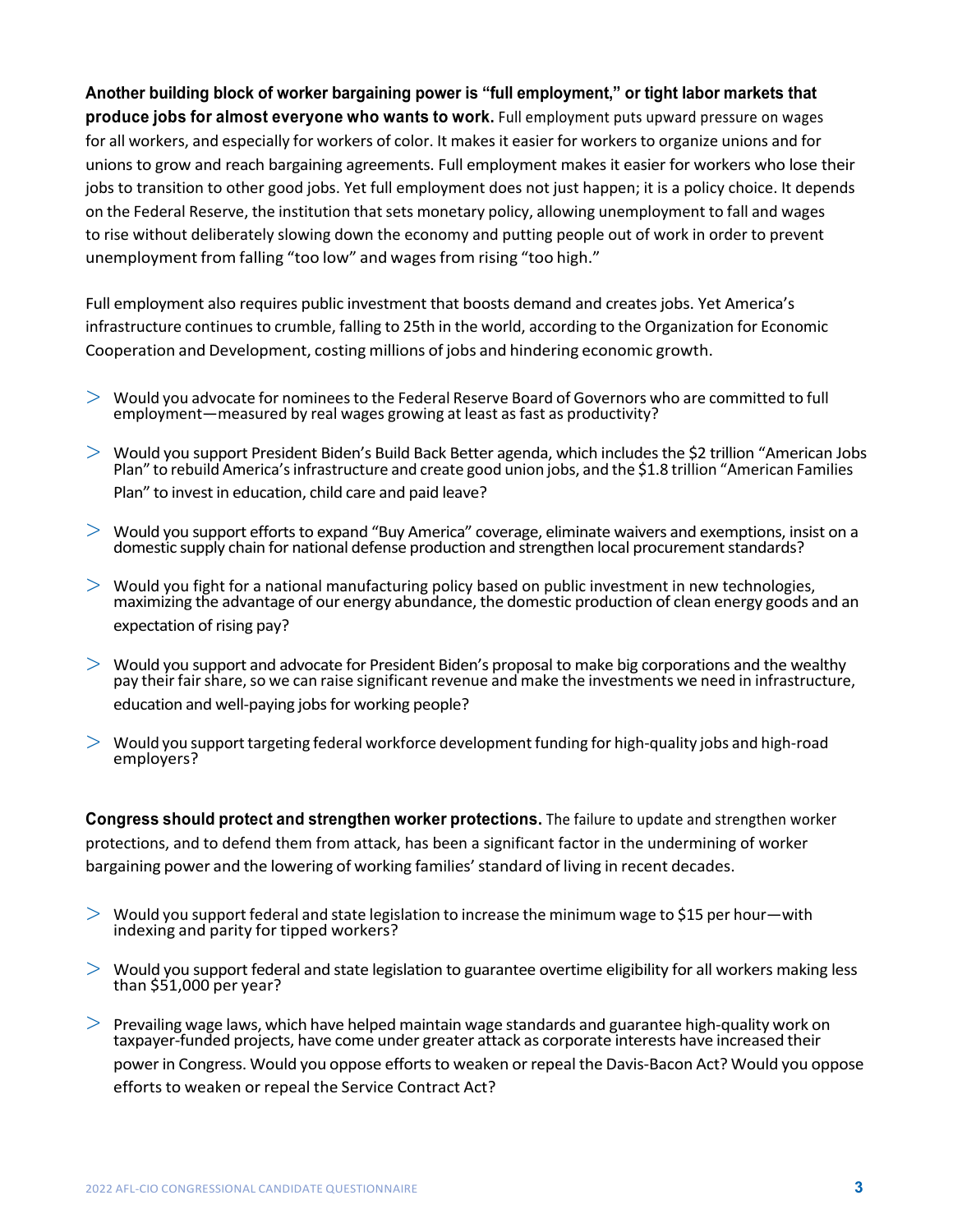- $>$  Would you support efforts to ensure that the labor protections contained in Section 13(c)of the Federal Transit Act and other applicable rail labor standards apply to all federal programs, including all "innovative finance initiatives"?
- $>$  Would you oppose efforts to undermine the use of project labor agreements?
- $>$  Would you protect public sector employees' pay, rights and benefits when special interests push privatization and contracting-out schemes?
- $>$  Would you support legislation and budget resources to end the misclassification of employees as "contractors"?
- $>$  Would you oppose further federal pay freezes and benefit cuts for federal employees?
- $>$  Would you oppose legislation to take away just cause protections, support restoration of just cause protectionsfor Veterans Affairs employees, and support an enduring and objective civilservice system with fair pay, benefits and working conditions for federal employees?
- $>$  Would you oppose efforts to weaken the Jones Act, which requires U.S.-flagged, -built and -crewed ships between U.S. ports?
- $>$  Would you support enforcement of the terms and conditions of our open skies agreements, including labor protections? Would you support legislation to prevent the spread of "flag of convenience" air carriers and would you support administration efforts to ensure current and future entrant air carriers do not violate open skies agreements or public interest requirements as provided for under the Fly America Act (Title 49 of the U.S. Code)?

**Congress should help rewrite the rules of the global economy.** U.S. global economic policies have promoted the economic interests of multinational corporations over those of working people in the United States and overseas, contributed to the deindustrialization of America and put downward pressure on wages. America's workers have repeatedly raised their voices against poorly designed trade rules, such as those enshrined in the original North American Free Trade Agreement (NAFTA) and the U.S.-Korea Free Trade Agreement. The United States-Mexico-Canada Agreement (USMCA) addressed many of the flaws that made NAFTA a disaster for working people. The USMCA included for the first time:

- **1.** Labor standards that are fully enforceable, on par with commercial terms.
- **2.** A new facility-specific enforcement mechanism with rapid timelines, inspections and meaningful penalties that include stopping goods at the border.
- **3.** The presumption that labor violations are trade related, and a shift of the burden of proof to the defendant to show otherwise.
- **4.** A requirement that Mexico adopt laborreformsto protect the right to organize and bargain.
- **5.** Restrictions on the use of the investor-state dispute settlement (ISDS) mechanism.
- $>$  Would you demand that the labor standards and enforcement provisions included in the USMCA be treated as a floor in any future trade deal?
- $>$  Would you support efforts to further strengthen and expand enforcement of trade agreements?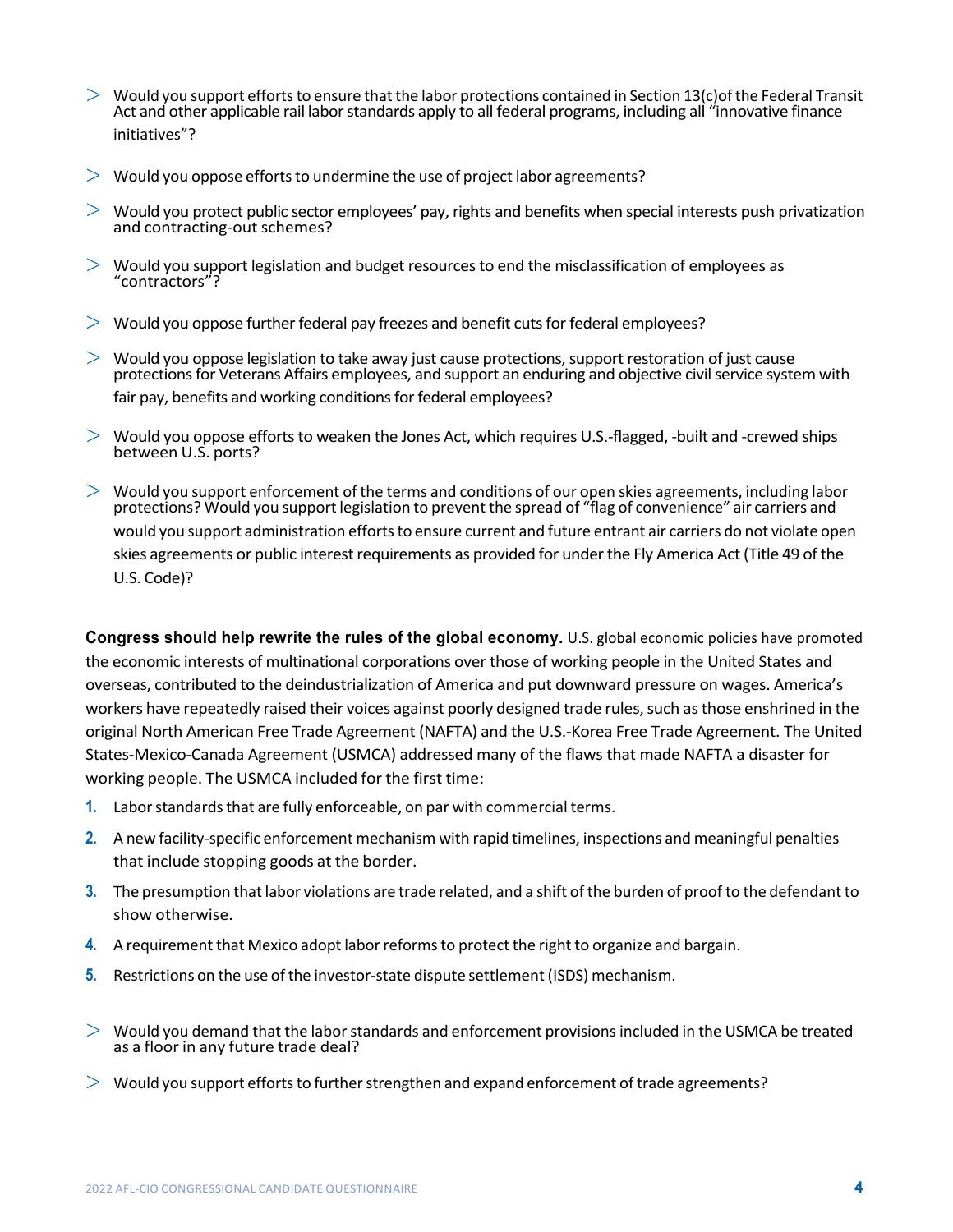- $>$  Would you support legislation allowing for the application of countervailing duties to address currency manipulation?
- $>$  Would you defend workers' rights globally and work to raise labor standards in global supply chains?
- $>$  Would you vote to make corporations pay the same taxes on offshore profits as they pay on domestic profits so that they no longer have a tax incentive to send jobs overseas?
- $>$  Would you support budget and tax policies that promote the creation and retention of good jobs in the United States, including investment in domestic manufacturing, production and employment?

**Congress should reform Wall Street.** Wall Street has diverted resources from productive investment toward unproductive speculation, and allowed financial and corporate executives to claim a bigger slice of the economic pie without making the pie any bigger.

- $>$  Would you support a comprehensive plan to reform financial markets regulation, such as banking, securities and derivatives, to stop Wall Street gambling so that finance once again supports real economy businesses that create good jobs?
- $>$  Would you support passage of a Wall Street speculation tax to discourage harmful speculation that shortchangesinvestment in the real economy, and to generate revenue forinvestment in jobs, infrastructure and education?
- $>$  Would you support legislation to rein in abusive private equity practices that allow Wall Street executives to funnel money from productive companies and leave workers, pension funds and communities struggling when the companies fail?
- $>$  Would you support a 21st-century Glass-Steagall Act and breaking up the "too big to fail" banks?
- $>$  Would you vote to close the carried interest loophole so that the income of private equity and hedge fund managers is taxed as much as the income of working people?
- $>$  Would you support legislation requiring the Postal Service to provide basic financial services such as paycheck cashing and electronic fundstransfer as a step toward establishing nonprofit, public postal banking?

#### **RETIREMENT SECURITY**

**Retirement income security is beyond the reach of most Americans.** Our retirement income crisis is the flip side of our wage crisis. While worker productivity is on the rise, worker wages have stagnated; a worker without adequate income for today is in no position to save for retirement tomorrow.

One path to higher wagesis by enacting the Protecting the Right to Organize (PRO) Act. Because of the power of collective bargaining, unionized workers disproportionately enjoy the benefits of a traditional pension plan, whether it be a single- or multiemployer plan. These benefits, however, may be put at risk because of circumstances beyond workers' control. Corporate bankruptcies all too often leave pensions decimated, as company-employers use the law to eschew their funding liabilities. Further, while the majority of multiemployer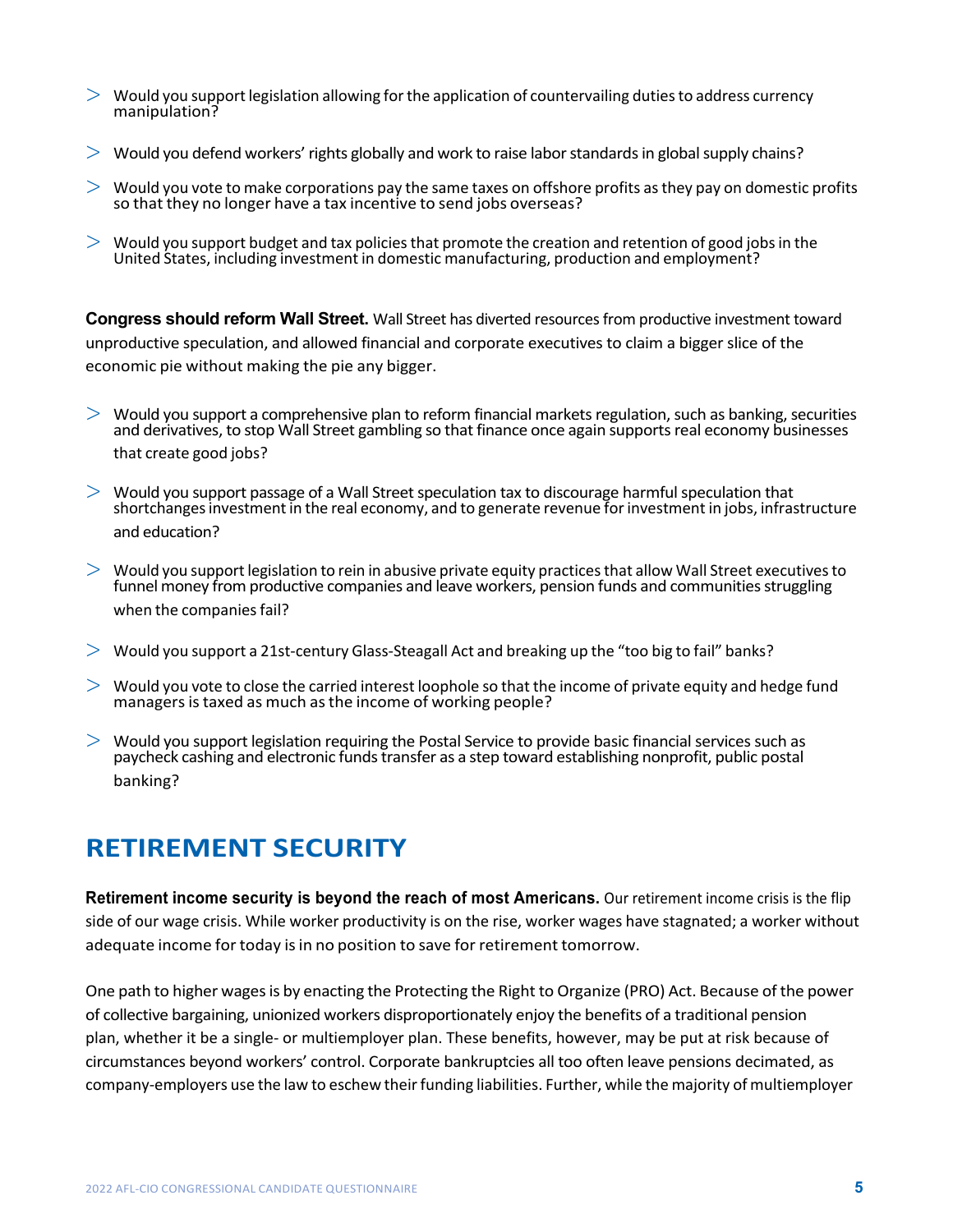plans are stable and can be counted on to provide lifetime retirement income, some plans have been adversely affected by circumstances beyond their control: trucking deregulation, changes in our nation's energy needs, and changes in the financial sector and regulatory requirements. These financially stressed plans will be receiving federal financial assistance to overcome these otherwise insurmountable challenges and to protect the hard-earned benefits of plan participants and retirees.

As currently constructed, retirement savings plans such as 401(k) plans and individual retirement accounts (IRAs) cannot make up for the loss of traditional pensions. They require workers to bear all of the risk, are often insufficiently diversified, suffer from poor returns, and typically carry heavy fees and expenses. Many households have no retirement savings whatsoever. Of those closest to retirement age, almost 70% have retirement savings of less than one year's income—far less than what they will need to maintain their standard of living in retirement. Part-time workers do not even see retirement as an option, with one in five now saying they will never be able to retire.

These numbers underscore the importance of Social Security, which remains the foundation of retirement income for working families and the principal insurance against family impoverishment due to death or disability. The Social Security system is extremely well crafted, with a progressive benefits structure that delivers higher returns to lower-wage workers and ensures workers and beneficiaries will not outlive their benefits, which are protected from inflation erosion. But as important as they are, Social Security benefits are too low—only \$1,555 per month for the average retired worker.

With a nearly \$2.9 trillion trust fund and the ability to pay all promised retirement benefits in full until 2033, the Social Security system is not in crisis. Congress can address Social Security's modest funding shortfall over the next 75 years, amounting to 1% of gross domestic product, without any benefit cuts to current or future retirees.

- $>$  Would you support corporate bankruptcy reform to protect workers' pensions?
- $>$  Would you support legislation to require an employer contribution to employees' 401(k) accounts?
- > Would you support legislation requiring all financial professionals and firms who provide investment advice on retirement accounts to put their clients' best interests ahead of their own financial interests and to take affirmative measures to mitigate any professional financial conflicts they may have?
- $>$  Would you support legislation to strengthen retirement income security by increasing Social Security benefits for all beneficiaries?
- $>$  Would you oppose efforts to reduce Social Security's guaranteed benefits under current law, including proposalsto increase the retirement age (which is already increasing to 67 under current law), change the calculation for the annual cost-of-living adjustment, change the benefit formula or institute means testing?
- $>$  Would you oppose legislation to replace any part of Social Security's guaranteed benefits with individual investment accounts?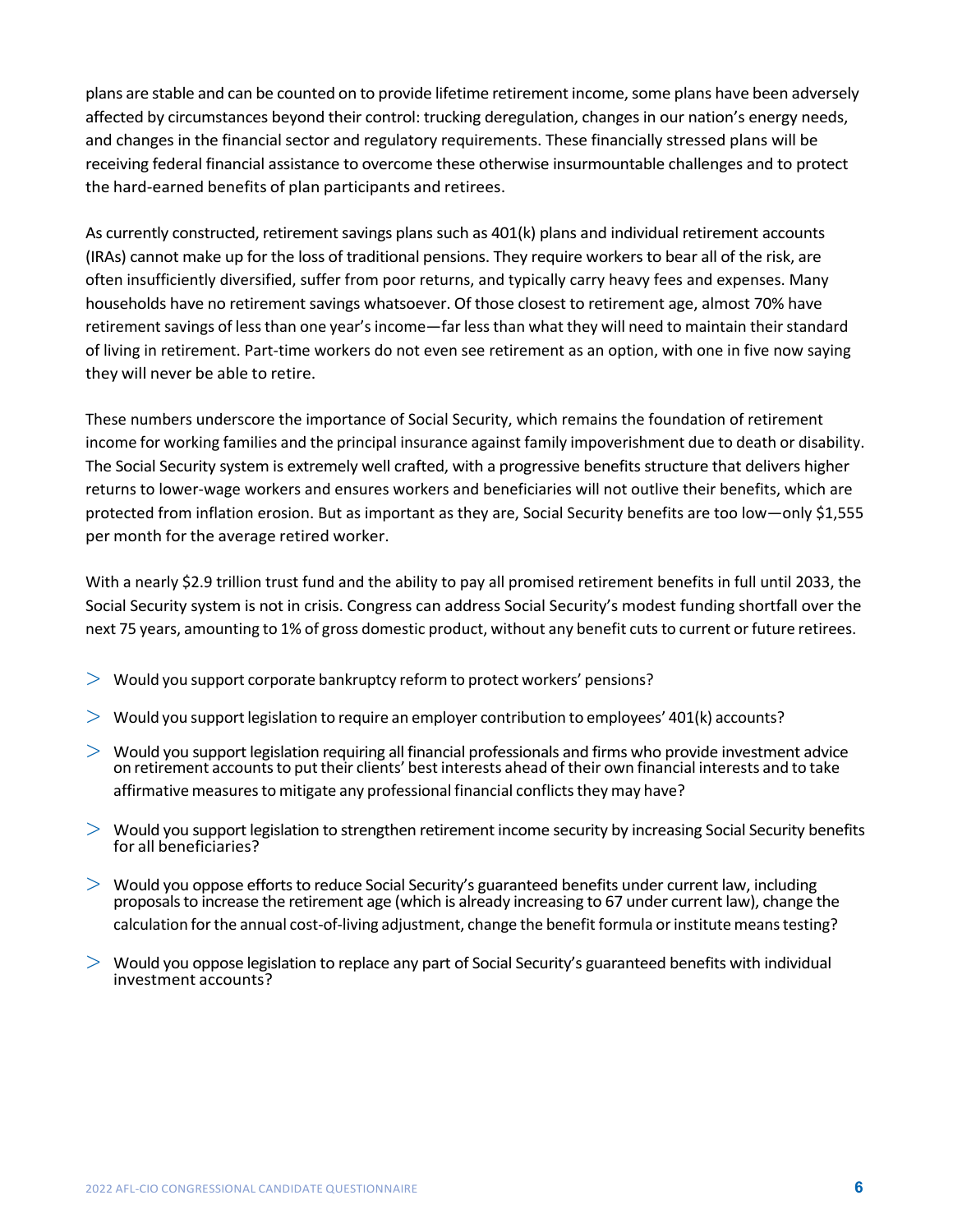# **OCCUPATIONAL SAFETY AND HEALTH**

**Workers in the United States have the right to return home after a day at work free from harm.** In 1970, Congress enacted the Occupational Safety and Health Act in response to a national crisis of workers being killed, seriously injured or made ill on the job. While progress has since been made, the nationwide toll of workplace fatalities, injuries and illnesses remains unacceptably high: Each year, tens of thousands of workers are killed and millions more injured or made sick because of their jobs. Some groups, including Latino, Black and immigrant workers, are at greater risk due to dangerous conditions, lack of workplace protections and job security vulnerability for raising safety concerns. And millions of workers still are not covered by the law.

Job safety and health agencies, most notably the Occupational Safety and Health Administration (OSHA), are severely underresourced, and the regulatory process for issuing critical worker protections has become more onerous. Job safety agency budgets have been reduced, leaving agencies with fewer resources to enforce current standards, continue work on lifesaving protections, and provide safety and health training. Business groups and many congressional Republicans are also pushing "regulatory reform" legislation that would make it impossible for OSHA, the Mine Safety and Health Administration (MSHA) and other agenciesto issue needed safeguards. Implementation of the Toxic Substances Control Act (TSCA) has not adequately addressed worker exposures to chemicals.

Ensuring a safe job for all workers requires new policy to strengthen worker rights during safety inspections and worker protections from retaliation for reporting workplace injuries—areas weakened under the Trump administration. In recent history, OSHA has moved at a glacial pace to issue life-saving protections for such substances as silica and beryllium; regulatory action on heat illness prevention, workplace violence and infectious diseases is still pending.

- $>$  Would you support legislation to strengthen the OSH Act and extend OSHA coverage to all workers, strengthen whistleblower protections and enhance OSHA's enforcement programs?
- $>$  Would you support increases in the job safety budget to strengthen standard setting, enforcement, and worker safety and health training programs?
- $>$  Would you support legislation to ensure agencies fulfill their missions and require OSHA and MSHA to issue comprehensive and timely standards?
- $>$  Would you oppose efforts to weaken or defund the regulatory and enforcement programs of OSHA and MSHA?
- $>$  Would you support efforts that adequately address worker exposures to toxic chemicals during the implementation of the amended TSCA law?
- $>$  Would you oppose legislation making it more difficult or impossible for government agencies to develop and issue necessary safeguards to protect workers, the public and consumers?
- > Would you support an OSHA standard that protects workers from the spread of infectious diseases in their workplaces?
- $>$  Would you support legislation to address the problems of workplace violence and workplace heat illness prevention?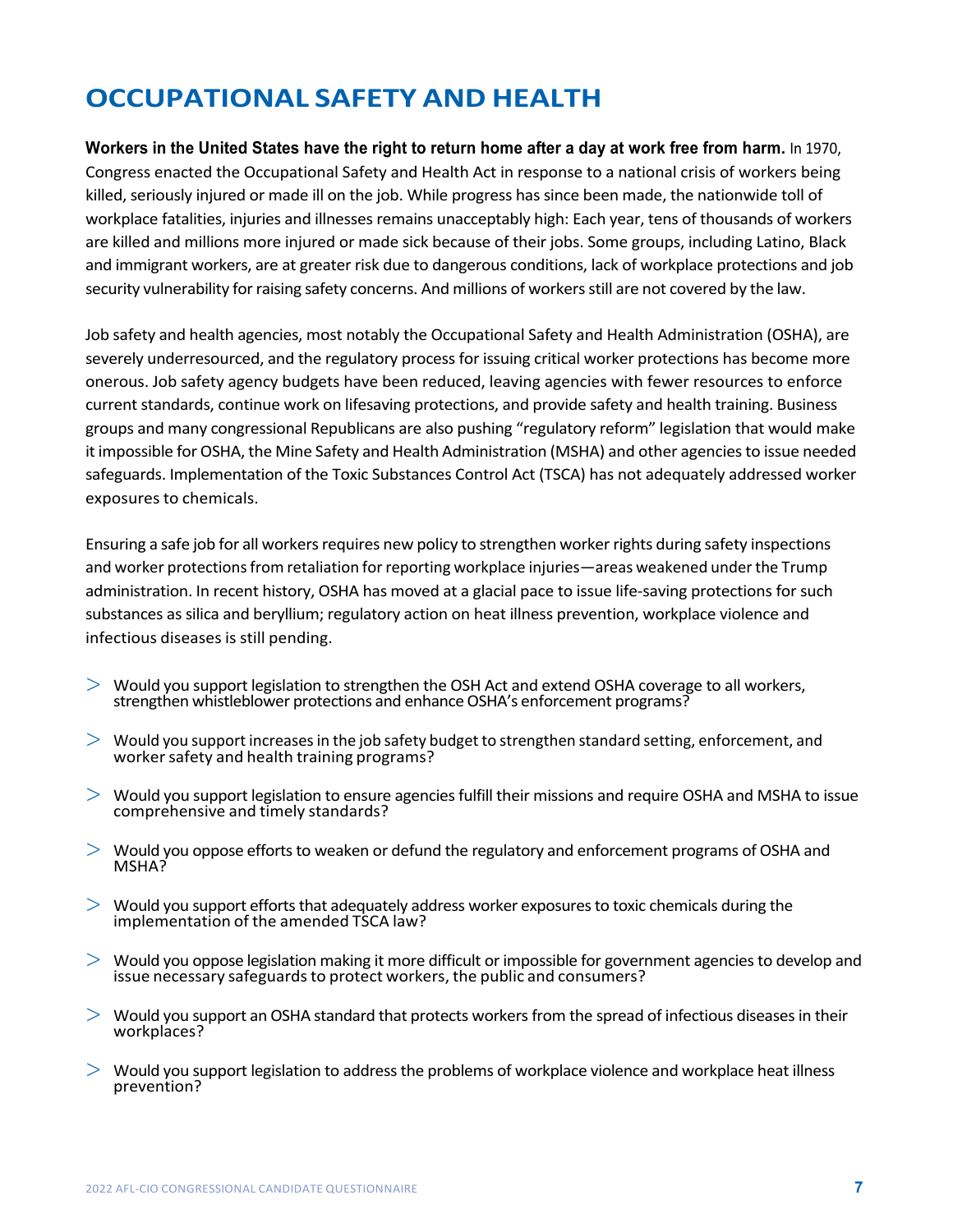### **IMMIGRATION**

**Immigration reform must reflect America's democratic ideals and not create a second class of workers.**

The AFL-CIO thinks a broad path to citizenship for the 11 million aspiring Americans must be the centerpiece of any serious immigration reform proposal. We also must remain true to our history as a welcoming nation, provide safe harbor to refugees and asylum seekers, allow families to build a future here together, and keep our doors open to working people from all over the world.

Our immigration system should not be one primarily based on employers' purported needs. The availability of employment-based visas should be tied to the actual shortages in the U.S. labor market, as determined by independent experts, not industry lobbyists. We need a data-driven and rights-based system that reforms rather than expands—work visa programsthat have been fraught with abuse.

The right way to use immigration policy to boost wages is by expanding worker rights by ensuring that all working people—regardless of immigration status—have access to the full protection of our labor and employment laws. Immigration enforcement must complement, rather than conflict with, a strong, wellresourced and effective system of labor standards enforcement.

A more just immigration system is possible, and we urge Congress to advance policies that will help create better jobs, build a stronger economic future, and support the basic rights and dignity of all working people.

Would you support a road map to citizenship for all those whose labor helps our country to prosper, including workers with Deferred Action for Childhood Arrivals(DACA) and Temporary Protected Status(TPS)?

- $>$  Would you oppose enforcement-only immigration policies that increase fear in our workplaces and communities?
- $>$  Would you support efforts to reform temporary worker programs by strengthening workplace protections and employer oversight?
- $>$  Would you support legislation to draw clear lines of separation between federal immigration enforcement and local and state law enforcement?
- $>$  Would you support policies that provide status protections to immigrant workers who are organizing and exercising their workplace rights?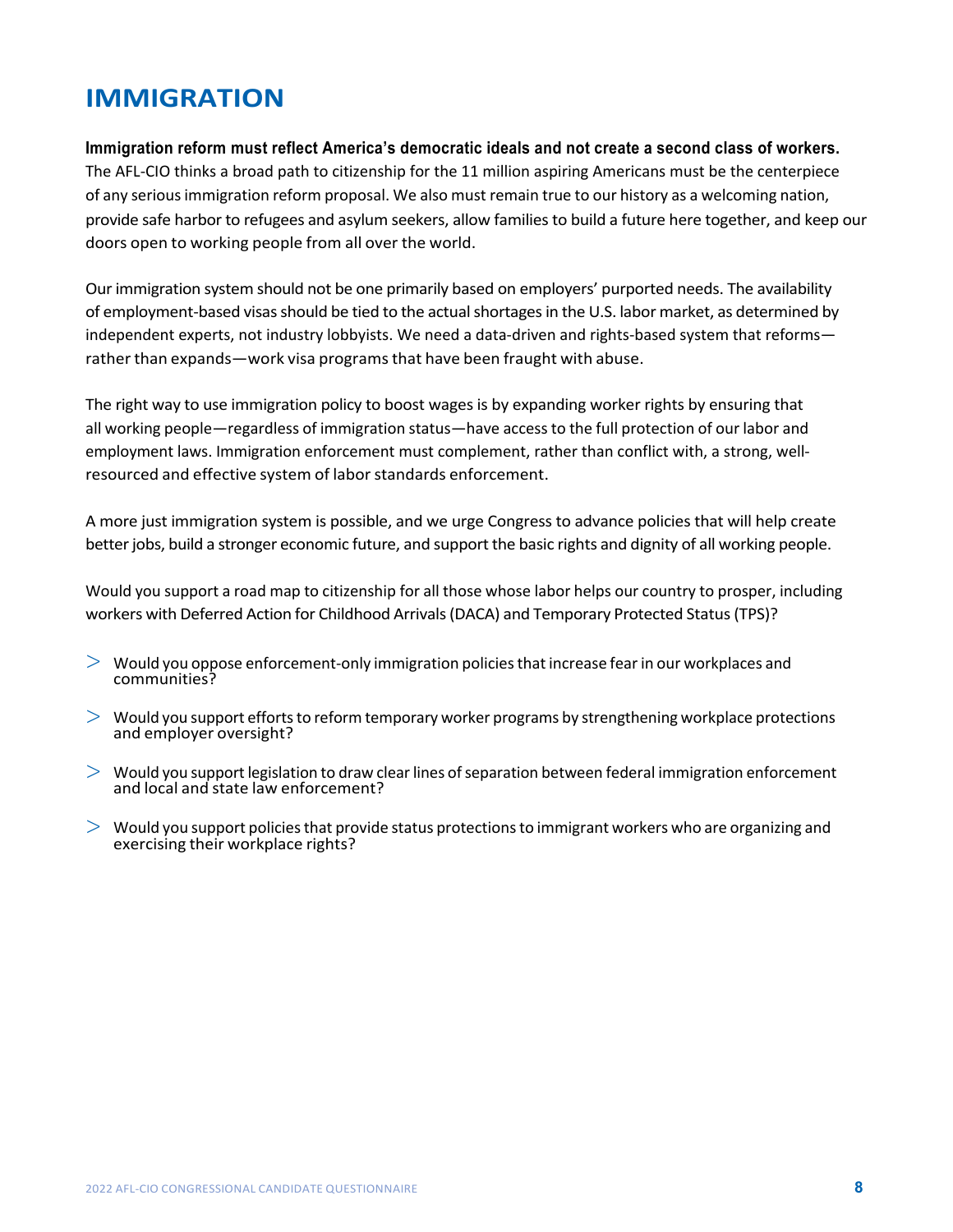## **WORK AND FAMILY POLICIES**

**The COVID-19 pandemic made clear that our current work and family policies are not supportive of working families.** Workers lack paid leave to recover from illness or injury and to care for sick or injured family or loved ones. The Family and Medical Leave Act (FMLA) of 1993, requiring employers to provide up to 12 weeks of unpaid job-protected family or medical leave, was a major step in helping Americans balance the demands of work and family. But its limited coverage—only 59% of workers are eligible to take FMLA—and the inability of millions of workers to afford leave without pay constrains the FMLA's effectiveness. According to the March 2020 National Compensation Survey, only 20% of private sector workers had access to paid leave to care for a new child or family member. And Black, Hispanic and low-wage workers were even less likely to have access to paid family and medical leave benefits than other workers.

President Biden's proposed "American Families Plan" provides a national standard for paid leave that, over 10 years, phases in 12 weeks of paid leave for the serious illness of the worker or a family member or loved one, to care for a new child, during a family member's deployment or service-related injury, to address issues arising from domestic violence orsexual assault, or while grieving the loss of a loved one

 $>$  Would you support legislation to provide paid family and medical leave benefits?

**Workers should not have to choose between coming to work sick or staying home without pay—and, perhaps, risking their job as well.** Yet about three in 10 private sector workers do not have access to paid job-protected sick days. Low-wage workers are especially vulnerable: 78% of the lowest-wage workers—the majority of whom are women—do not have a single paid sick day. When workers cannot access paid sick time, their economic and job security suffers. Just 3.5 days without pay jeopardizes a typical family's ability to afford groceries. The Healthy Families Act (H.R. 2465/S. 1195) introduced in April 2021 provides seven paid sick days a year for a worker's own illness, to care for a sick family member, or to attend school meetings related to a child's health or disability.

> Would you support legislation setting a national paid sick days standard that guarantees at least seven paid sick days per year?

**Workers are unable to do their jobs if the care needs of a family member are unmet.** Working parents entrust their children's care to child care centers and home-based providers. Moreover, a growing number of workers, in addition to working a full-time job, are informal caregivers who assist older and disabled adults with the activities of daily living. A 2021 study by the Administration for Children and Familiesfound that working families with young children spent an annual average of \$13,000 on child care. Studies conducted by the American Association of Retired Persons and the National Alliance for Caregiversfound that more than 34 million family caregivers provide care to an adult. The care workforce, mostly women and workers of color, is chronically underpaid, and often lacks paid leave and medical benefits. The American Families Plan proposes historic investments in working families that improve the quality of child care and make child care more affordable. This legislation mandates a \$15-perhour minimum wage and compensation comparable to that of kindergarten teachers with similar qualifications for the child care workforce. It further invests in the adult care workforce by increasing pay and providing labor protections, while providing an opportunity for adults in need of care to remain in their homes with access to home- and community-based services through expanded Medicaid eligibility.

> Would you support legislation that embodies the principles of the American Families Plan by increasing accessto improved child care and providing betterfinancial assistance to families and providers?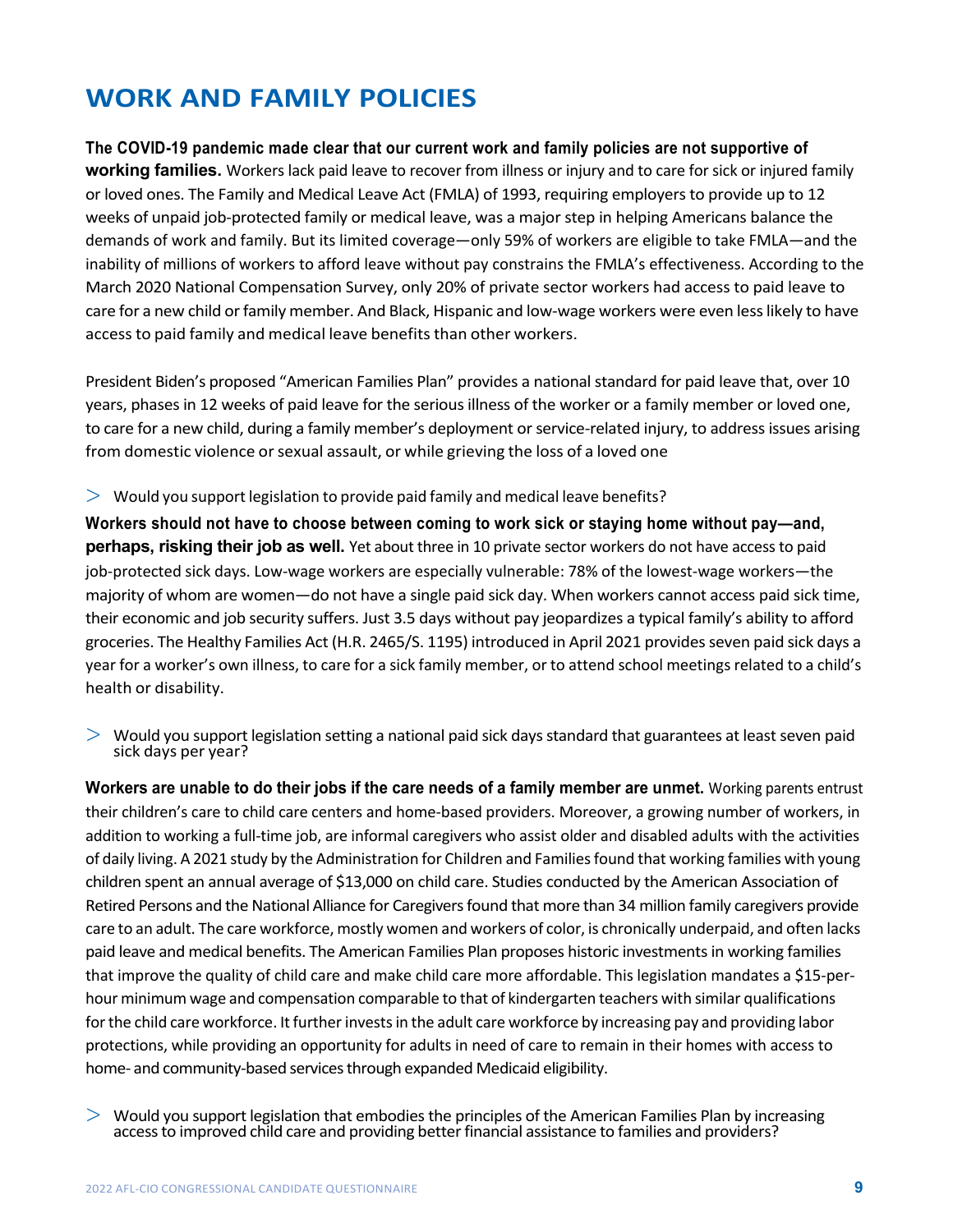- $>$  Would you support legislation that expands Medicaid long-term care eligibility?
- $>$  Would you support legislation to provide a \$15 minimum wage and union rights for the care workforce?

**The Fair Labor Standards Act (FLSA) requires employers to pay a time-and-a-half cash premium for work performed in excess of 40 hours per week.** Under the guise of helping families balance work and family, some in Congress have proposed giving employers the option of offering compensatory time off (instead of a cash premium) for overtime work. While supporters claim this legislation would give workers more flexibility and control over their schedules, compensatory time proposals, in fact, would undermine the 40-hour workweek resulting in more workers working longer hours for less pay—and provide employers, rather than workers, with more flexibility and control.

 $>$  Would you oppose legislation that would excuse employers from their obligation under the FLSA to pay a cash premium for overtime work if they were to offer compensatory time off?

#### **HEALTH CARE**

**Health care is a basic human right.** This is why the American labor movement has fought for more than a century for a health care system that guarantees all of us high-quality health care without financial barriers. Our longstanding goal is to move expeditiously toward a single-payer system, such as Medicare for All, that provides universal coverage using a social insurance model, while retaining a role for workers' health plans. We can advance toward a single-payer system by lowering Medicare's eligibility age from 65 to 50 and by creating a public health insurance option that provides comprehensive coverage. Affordable access to care also can be enhanced by enabling Medicare to negotiate lower prescription drug prices for all Americans and by improving benefits in existing health programs.

- $>$  Would you support single-payer proposals that recognize the important role that unions play in securing comprehensive coverage for working people?
- $>$  Would you support lowering the Medicare eligibility age from 65 to 50?
- $>$  Would you support creating a public option?
- $>$  Would you support the Lower Drug Costs Now Act (H.R. 3), enabling Medicare to negotiate lower drug prices for program beneficiaries and those in private plans?
- $>$  Would you support improving current Medicare benefits by adding dental, vision and hearing coverage and establishing an annual out-of-pocket limit?
- $>$  Would you support making Affordable Care Act (ACA) coverage more comprehensive, raising benchmark coverage from the silver level to platinum?
- $>$  Would you oppose changes that weaken the employer shared responsibility requirements of the ACA?
- $>$  Would vou oppose any proposal to tax or impose fees on employment-based health coverage?
- $>$  Would you oppose efforts to restrict access to FDA-approved birth control methods for women?
- $>$  Would you support slowing the substance abuse epidemic by dramatically expanding access to effective treatment?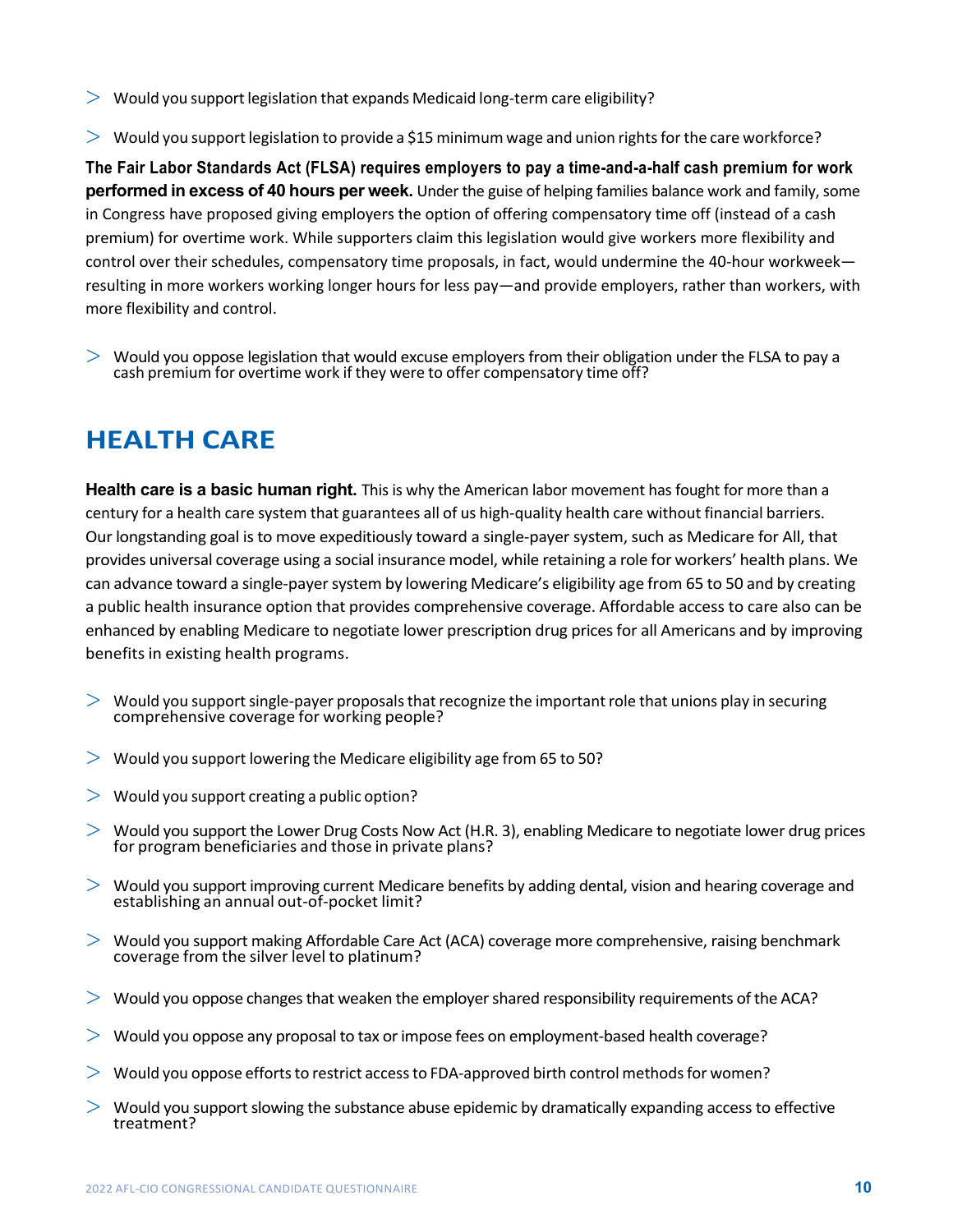### **EDUCATION**

**Currently, more than 50 million students attend our country's public schools.** The teachers, paraprofessionals and other school employees who work with these students each day care deeply about the quality of our public schools and the education their students receive. Since 1965, the Elementary and Secondary Education Act (ESEA) has represented the federal government's largest investment in K–12 education, and it is a crucial mechanism both in funding and in guiding policy for all public schools.

 $>$  Do you think the federal government has a role in elementary and secondary education? Should Congress fully fund the ESEA?

**Many states still spend less on K–12 education than they did before the 2007–2009 recession.** Despite this, some in Congress want to use taxpayer money to support private and religious schools by expanding the use of vouchers, opportunity scholarships and tuition tax credits. Decades of experiments with voucher programs have led to the same conclusion: Vouchers fail most of the children they intend to benefit.

 $>$  Do you oppose vouchers and other proposals that allow taxpayer dollars to be used for private and religious schools at the K–12 level, whether as a limited experiment or a full-scale program?

**When states cut funding for higher education, the bulk of college costs are shifted to students—and few can afford the rising price tag.** That means that many who would benefit from attending college—and, in turn, benefit all of society—choose not to go. Others take on student loans. Their post-graduation paycheck—if there is anything left after paying for basic needs—then goes toward paying off debt rather than generating more demand in the economy, let alone saving for a home or retirement.

- $>$  What will you do to help achieve the goal of high-quality, debt-free higher education?
- $>$  What will you do to help the millions of young Americans struggling with student loan payments?

#### **CIVIL AND HUMAN RIGHTS**

**Today, more than 200 years since our Constitution was ratified, voting rights are not assured for all American citizens.** As Chief Justice John Roberts wrote in the 2013 *Shelby County v. Holder* decision, "Voting discrimination still exists; no one doubts that." In that case, however, Chief Roberts, writing for a five-vote majority, invalidated key provisions of the Voting Rights Act that required jurisdictions with a long history of voting discrimination to seek federal preapproval of proposed changes to their voting laws. Almost immediately after that decision, states and localities no longer under federal oversight began imposing new obstacles to voting, shortening early voting periods and closing polling places. Then, in the 2021 *Brnovich v. DNC* decision, a 6–3 majority of the Supreme Court weakened another provision of the Voting Rights Act, making it more difficult to challenge voting laws and procedures that disproportionately impact minority voters.

New state laws also have been enacted to allow partisan government officials to manipulate election administration procedures and overturn election results. Experienced state, county and municipal election officials who disagree with such partisan election interference have been threatened, harassed and removed from their positions. These changes threaten not only to suppress votes, but also to subvert our democracy.